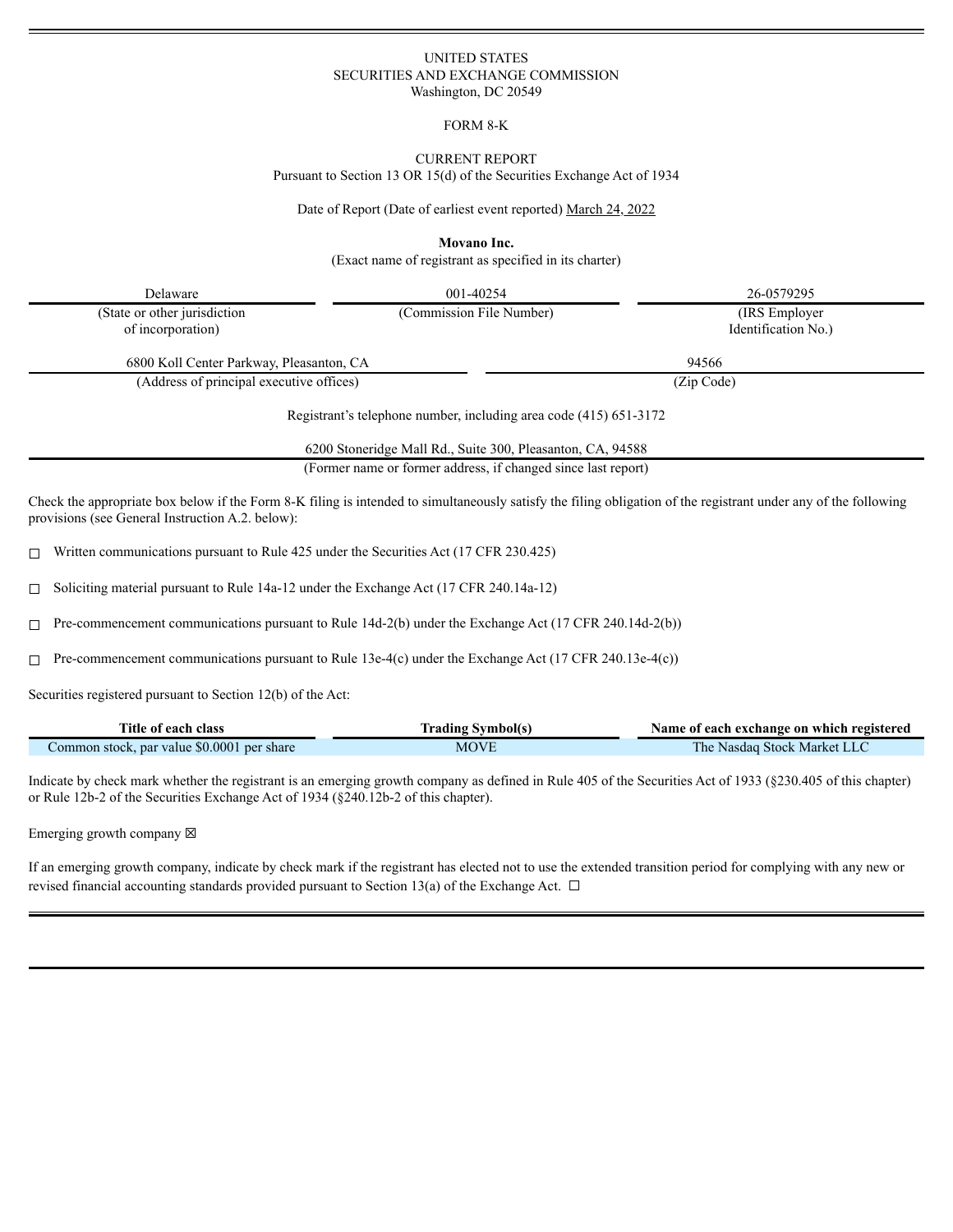## **Item 2.02 Results of Operations and Financial Condition.**

On March 24, 2022, Movano Inc. announced its financial results for the quarter and full year ended December 31, 2021. A copy of the press release is being furnished as Exhibit 99 to this Current Report on Form 8-K.

The information in this Current Report on Form 8-K and Exhibit 99 attached hereto is intended to be furnished and shall not be deemed "filed" for purposes of Section 18 of the Securities Exchange Act of 1934 (the "Exchange Act") or otherwise subject to the liabilities of that section, nor shall it be deemed incorporated by reference in any filing under the Securities Act of 1933 or the Exchange Act, except as expressly set forth by specific reference in such filing.

#### **9.01. Financial Statements and Exhibits.**

The exhibits to this Current Report on Form 8-K are listed below and incorporated herein by reference.

| Exhibit No. | <b>Description</b>                                                              |
|-------------|---------------------------------------------------------------------------------|
| 99          | Press release, dated March 24, 2022, issued by Movano Inc., furnished herewith. |
| 104         | Cover Page Interactive Data File (embedded within the Inline XBRL document)     |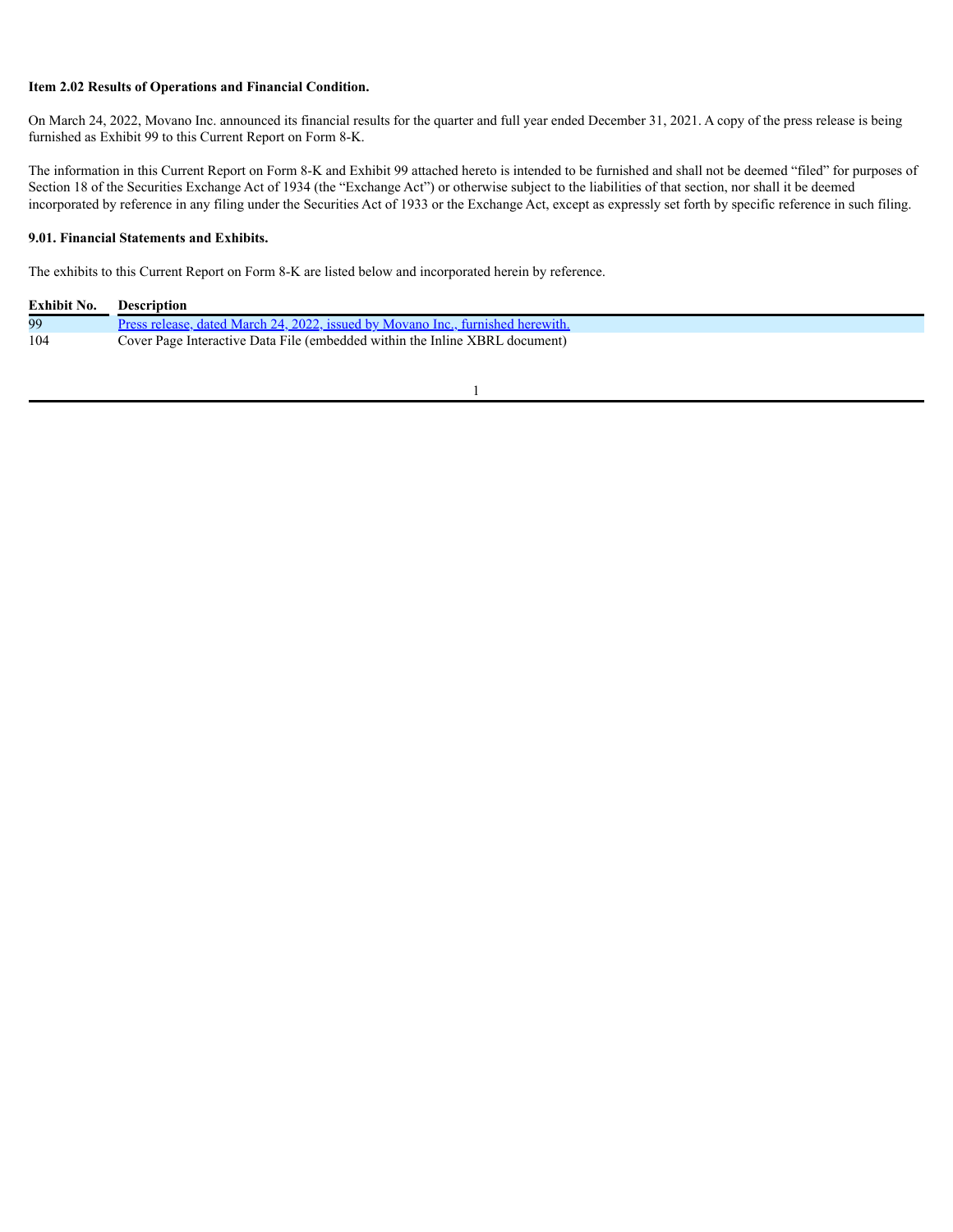# **SIGNATURES**

Pursuant to the requirements of the Securities Exchange Act of 1934, the registrant has duly caused this report to be signed on its behalf by the undersigned hereunto duly authorized.

Date: March 30, 2022

# **Movano Inc.**

| By:    | /s/ Jeremy Cogan        |
|--------|-------------------------|
| Name:  | Jeremy Cogan            |
| Title: | Chief Financial Officer |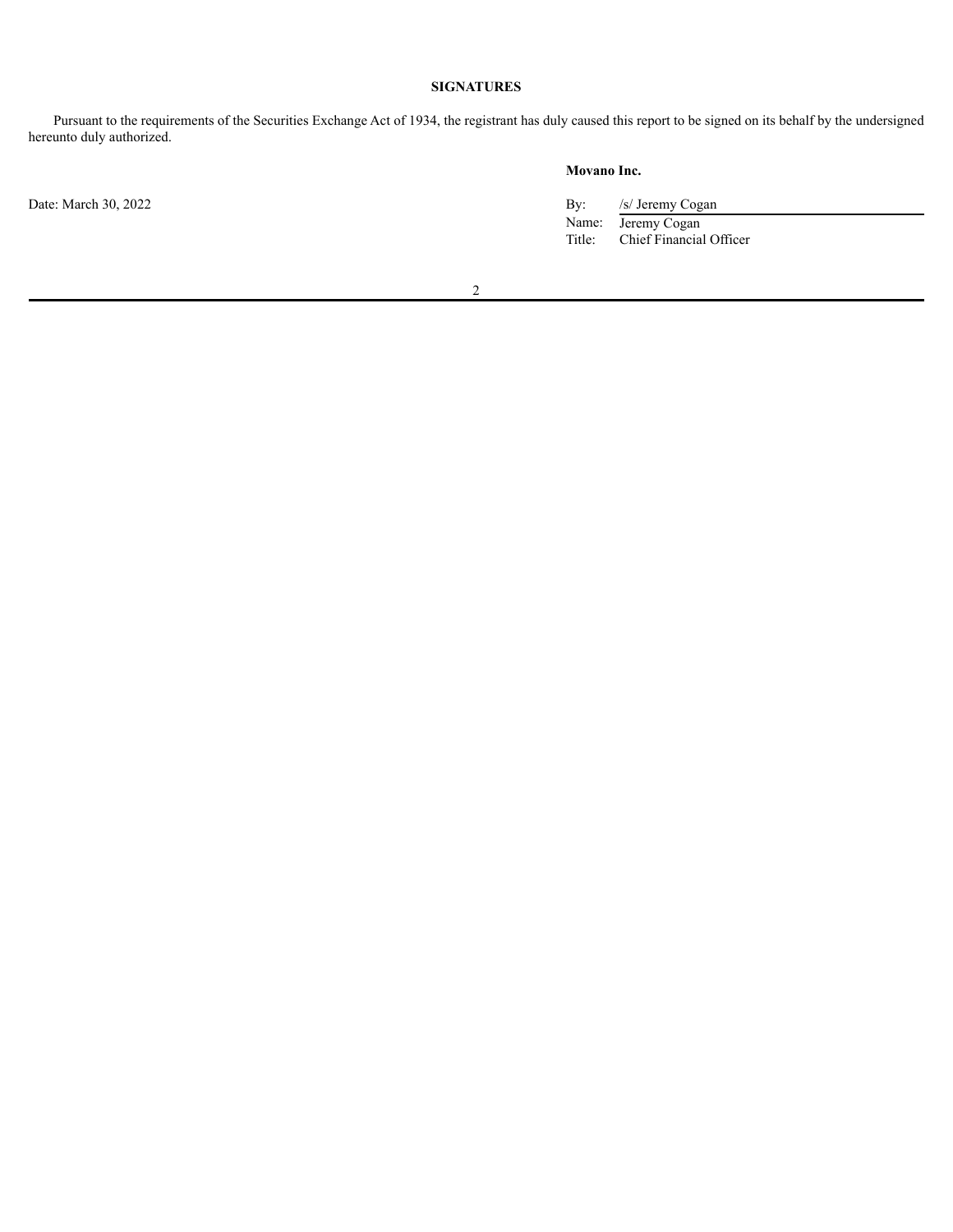<span id="page-3-0"></span>

# **Movano Inc. Provides Business Update and Reports Fourth Quarter 2021 Financial Results**

*Conference call begins at 2:00 p.m. Pacific time today*

**Pleasanton, Calif.** – March 24, 2022 – Today, Movano Inc. (NASDAQ:MOVE) reported financial results for the three months ending December 31, 2021 and provided a business update. With a mission to empower and inspire you to live a healthier, happier life, the Company continues to develop its platform that will deliver purpose-driven healthcare solutions at the intersection of medtech and consumer devices.

Highlights from the fourth quarter and recent weeks include the following:

- In December 2021, Movano unveiled plans for its first product, the Movano Ring, as a part of its virtual participation at CES 2022. The smart ring and accompanying mobile app solution combines vital health metrics with personalized intelligent feedback and is designed to help women of all ages make lifestyle changes and take a more proactive approach to managing their health. The Movano Ring will measure heart rate, heart rate variability (HRV), sleep, respiration rate, temperature, blood oxygen saturation (SpO<sub>2</sub>), steps, calories and incorporate women-centric features and design. The Movano Ring is the Company's foundational product as it works toward FDA clearances to add medical data, including cuffless blood pressure and non-invasive glucose measurements.
- In the fourth quarter 2021, the Company completed its third and largest Institutional Review Board (IRB)-approved blood pressure clinical study with 110 participants at the Movano Clinical Lab. During the study, participants wore Movano's adjustable full finger ring prototype and the Company's wrist-worn wearable prototype along with a hospital-grade FDA-cleared vital signs monitor as the control. Movano is actively evaluating the results of the study. The Company is using three different calibration methods to analyze the accuracy of the blood pressure data and is making good progress. During the study, the Company also collected  $SpO<sub>2</sub>$  and heart rate data. Based upon the analysis thus far, the Company believes the accuracy of the SpO<sub>2</sub> and heart rate data will be commensurate with predicate devices that have received FDA clearance.
- Additionally, in February 2022, Movano completed its second IRB-approved glucose pilot study, which was conducted on 10 participants with diabetes in conjunction with an independent FDA-compliant clinical lab. During each four-hour session, participants wore Movano's wrist-worn wearable prototype and had their glucose levels tracked and recorded using three reference devices. For glucose, an FDA cleared finger stick glucose tester and participants' existing continuous glucose monitoring device were both used. For blood pressure, an FDA cleared vital signs monitoring device was used as the reference device. The blood pressure and glucose studies will allow Movano to further refine the algorithms it uses to calculate blood pressure, glucose and other key vital sign measurements, as well as determine the next series of studies to be executed by the Company in support of future FDA clearances.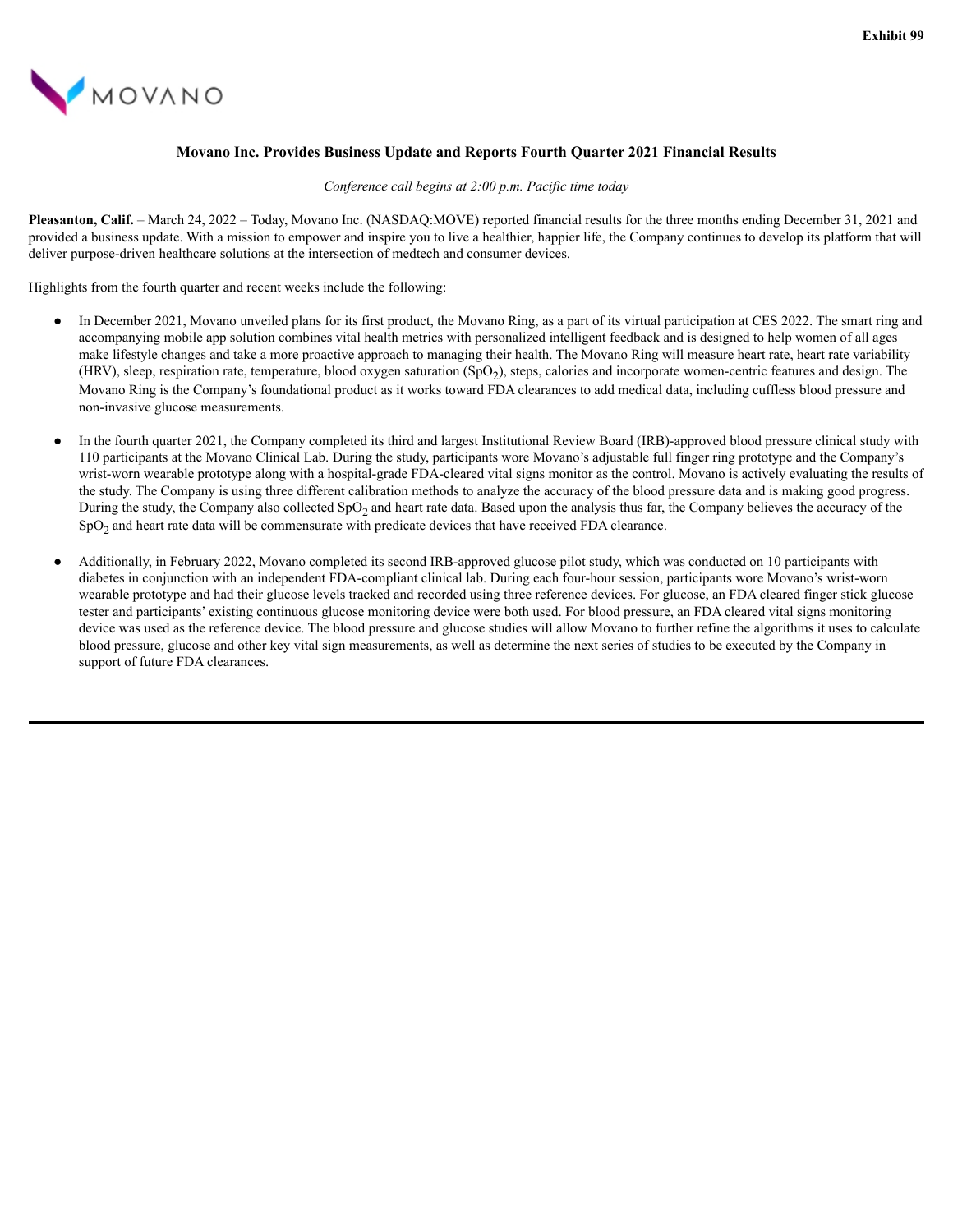

- In March 2022, fabrication partner GlobalFoundries delivered Movano's single chip solution to the Company, as planned. The testing process recently commenced and is expected to continue through the Spring, in line with previous expectations. The tapeout and fabrication of the single-chip solution is a significant milestone as it allows Movano to shrink its proprietary multi-chip architecture into a single integrated circuit, providing more flexibility to design small form factors that are key to enabling competitive health solutions.
- During the fourth quarter of 2021 and into the first quarter of 2022, the Company made significant progress towards the commercialization of its first product. As previously announced, the Company recently made key hires in the area of Business Development and Strategy, and expects to make further announcements in the coming weeks in regards to expanding its go-to-market leadership team. Leveraging additional internal and external resources, the Company expects to Beta launch the Movano Ring in the second half of 2022.

"Since our IPO one year ago, we have been diligently laying the groundwork to develop a platform of purpose-driven, competitive and durable healthcare solutions while remaining dedicated to our mission to empower and inspire you to live a happier, healthier life," said Dr. John Mastrototaro, CEO of Movano Inc. "We believe there's a tremendous opportunity for a solution, like the Movano Ring, that women can both trust as a tool to help them advocate for their health and enjoy wearing everyday, too. We're structuring Movano as a medical device company in order to pursue FDA clearances that will validate the reliability of our data. We are also prioritizing sleek designs and an intuitive app experience that can surface the warning signals of chronic conditions and inspire behaviorial change, helping women of all ages feel their best."

#### **Fourth Quarter 2021 Financial Results**

- Movano reported a net loss attributable to common stockholders of \$6.3 million, or a loss of \$0.19 per basic and diluted share, in the fourth quarter of 2021, compared with a net loss attributable to common stockholders of \$7.4 million, or a loss of \$1.67 per basic and diluted share, in the fourth quarter of 2020. For the year ended December 31, 2021, net loss attributable to common stockholders was \$24.3 million or \$0.92 per share, compared with a net loss attributable to common stockholders of \$21.9 million or \$6.85 per share for the year ended December 31, 2020.
- The Company reported an operating loss of \$6.3 million in the fourth quarter of 2021 compared to an operating loss of \$3.2 million in the fourth quarter of 2020.

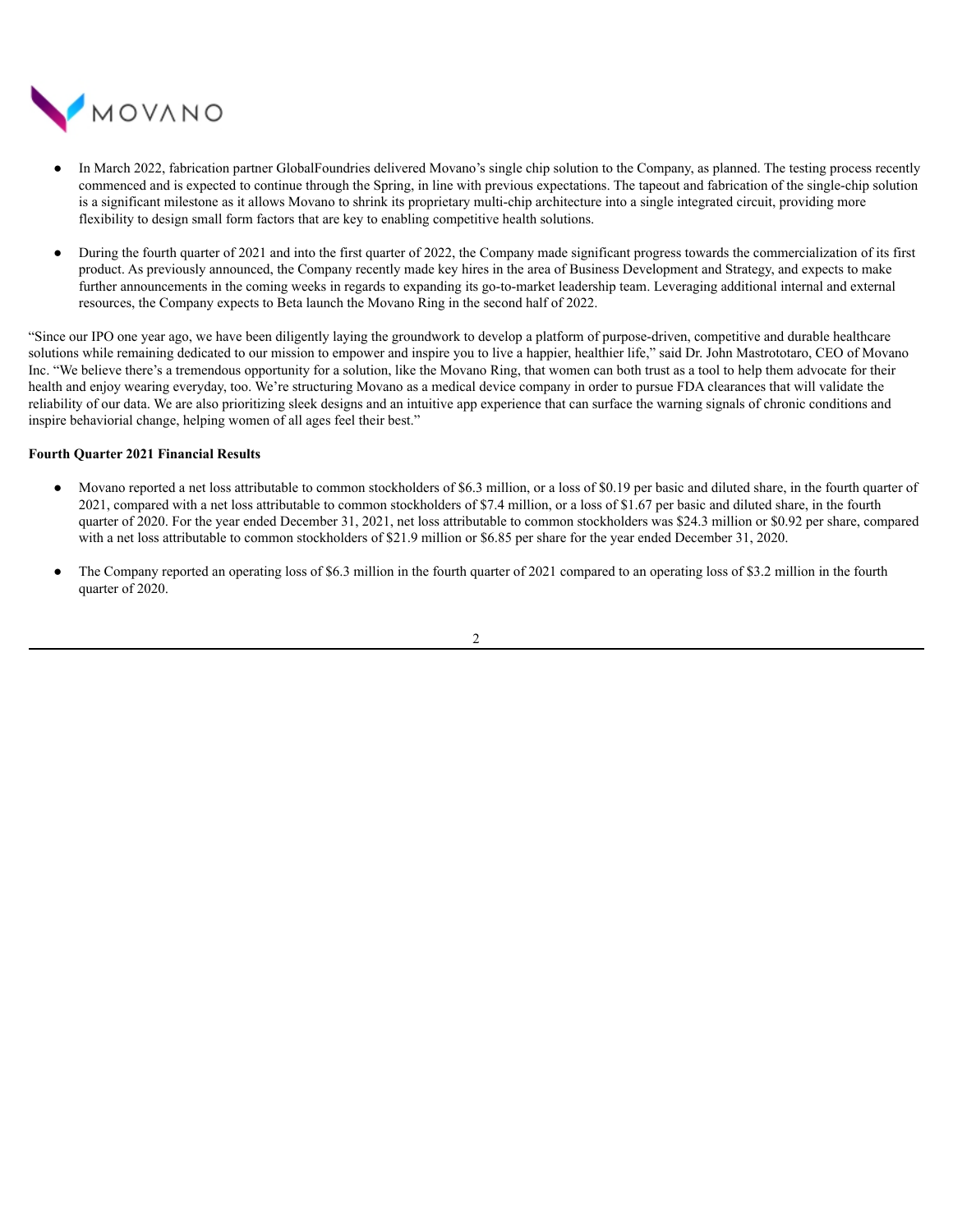

- Movano is a development stage company and the majority of its business activities to date and planned future activities will be devoted to research and development. As such, the Company did not generate revenue in either the fourth quarter of 2021 or the fourth quarter of 2020.
- The Company had \$33.6 million in cash, cash equivalents and short-term investments as of December 31, 2021, compared to \$5.7 million in cash, cash equivalents and short-term investments, as of December 31, 2020.
- The total number of shares outstanding was  $32,772,060$  as of December 31, 2021.

#### **Conference Call and Webcast**

Management will host a conference call and live audio webcast to discuss these results and provide a business update today at 2:00 p.m. PDT (5:00 p.m. EDT).

Attendees can access the live webcast here or on the investors section of Movano's website at https://ir.movano.com. The conference call can be accessed by dialing 1-877-407-0989 (domestic) or 1-201-389-0921 (international) and refer to confirmation number 13726893. Attendees can also use the Call Me link, in which they will be dialed in to the conference call instantly on the number provided with no hold time. An archived webcast will be available on Movano's website approximately one hour after the completion of the event and for two years thereafter.

To learn more about Movano Inc., please visit www.movano.com

#### **About Movano Inc.**

Founded in 2018, Movano Inc. (NASDAQ:MOVE) is developing a platform to deliver purpose-driven healthcare solutions at the intersection of medtech and consumer devices. We are on a mission to empower and inspire you to live a healthier, happier life by combining vital health data with personalized intelligent feedback in stylish form factors. With time, Movano plans to add medically validated data to its platform that caretakers and healthcare professionals can use to help identify and better manage the symptoms of chronic conditions.

#### **Forward Looking Statements**

This press release contains forward-looking statements concerning our expectations, anticipations, intentions, beliefs or strategies regarding the future. These forward-looking statements are based on assumptions that we have made as of the date hereof and are subject to known and unknown risks and uncertainties that could cause actual results, conditions and events to differ materially from those anticipated. Therefore, you should not place undue reliance on forwardlooking statements. Examples of forward-looking statements include, among others, statements we make regarding expected future operating results; product development, clinical trial and regulatory initiatives; our strategies, positioning and expectations for future events or performance. Important factors that could cause actual results to differ materially from those in the forward-looking statements are set forth in our registration statement on Form S-1, as amended, and any subsequent Quarterly Reports on Form 10-Q, and in our other reports filed with the Securities and Exchange Commission, including under the caption "Risk Factors." Any forward-looking statement in this release speaks only as of the date of this release. We undertake no obligation to publicly update any forward-looking statement, whether written or oral, that may be made from time to time, whether as a result of new information, future developments or otherwise.

#### **Investor Relations Contact:**

J. Cogan IR@movano.com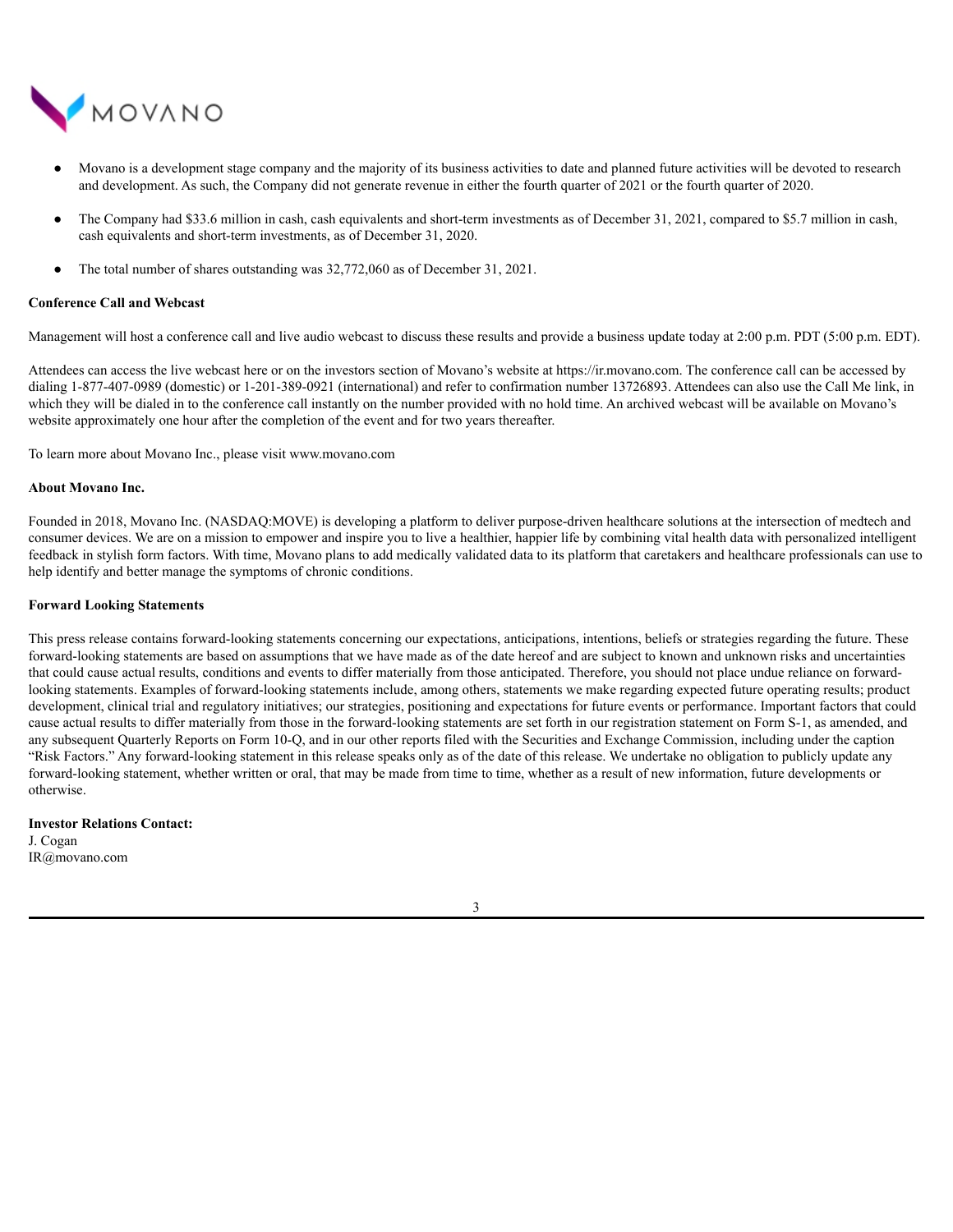

# **Movano Inc. Condensed Consolidated Balance Sheets (in thousands) (Unaudited)**

|                                           |    | December 31. |  |             |  |
|-------------------------------------------|----|--------------|--|-------------|--|
|                                           |    | 2021         |  | <b>2020</b> |  |
| <b>ASSETS</b>                             |    |              |  |             |  |
| Current assets:                           |    |              |  |             |  |
| Cash and cash equivalents                 | \$ | $17,675$ \$  |  | 5,710       |  |
| Short-term investments                    |    | 15,921       |  |             |  |
| Payroll tax credit, current portion       |    | 166          |  | 500         |  |
| Prepaid expenses and other current assets |    | 1,296        |  | 691         |  |
| Total current assets                      |    | 35,058       |  | 6,901       |  |
| Property and equipment, net               |    | 529          |  | 38          |  |
| Payroll tax credit, noncurrent portion    |    | 630          |  | 134         |  |
| Other assets                              |    | 48           |  | 10          |  |
| Total assets                              |    | 36,265       |  | 7,083       |  |

# **LIABILITIES, REDEEMABLE CONVERTIBLE PREFERRED STOCK AND STOCKHOLDERS' EQUITY**

**(DEFICIT)** Current liabilities: Accounts payable  $$ 311 \t S \t 246$ Paycheck Protection Program loan, current portion — 248 Other current liabilities 2,907 666 Total current liabilities and the state of the state of the state of the state of the state of the state of the state of the state of the state of the state of the state of the state of the state of the state of the state Noncurrent liabilities: Convertible promissory notes, net <br>  $\frac{11,342}{292}$ <br>
Accrued interest 292 Accrued interest **292** Paycheck Protection Program loan, noncurrent portion and the set of the set of the set of the set of the set of the set of the set of the set of the set of the set of the set of the set of the set of the set of the set of Warrant liability  $\sim$  1,549 Derivative liability and the set of the set of the set of the set of the set of the set of the set of the set of the set of the set of the set of the set of the set of the set of the set of the set of the set of the set of Early exercised stock option liability and the state of the state of the state of the state of the state of the state of the state of the state of the state of the state of the state of the state of the state of the state Other noncurrent liabilities 36 161 Total noncurrent liabilities 317 13,985 Total liabilities 3,535 15,145 Series A redeemable convertible preferred stock — 13,856 Series B redeemable convertible preferred stock and the state of the state of the state of the state of the state of the state of the state of the state of the state of the state of the state of the state of the state of t Stockholders' equity (deficit): Common stock 3 1 Additional paid-in capital 97,506  $\sim$  97,506  $\sim$  97,506  $\sim$  97,506  $\sim$  97,506  $\sim$  97,506  $\sim$  97,506  $\sim$  97,506  $\sim$  97,506  $\sim$  97,506  $\sim$  97,506  $\sim$  97,506  $\sim$  97,506  $\sim$  97,506  $\sim$  97,506  $\sim$  97,506  $\sim$  97, Accumulated other comprehensive loss (11) —  $(11)$ Accumulated deficit (64,768) (40,881)

Total stockholders' equity (deficit) 32,730 (40,880) Total liabilities, redeemable convertible preferred stock, and stockholders' equity (deficit)  $\frac{}{\sqrt{5}}$  36,265  $\frac{}{\sqrt{5}}$  7,083